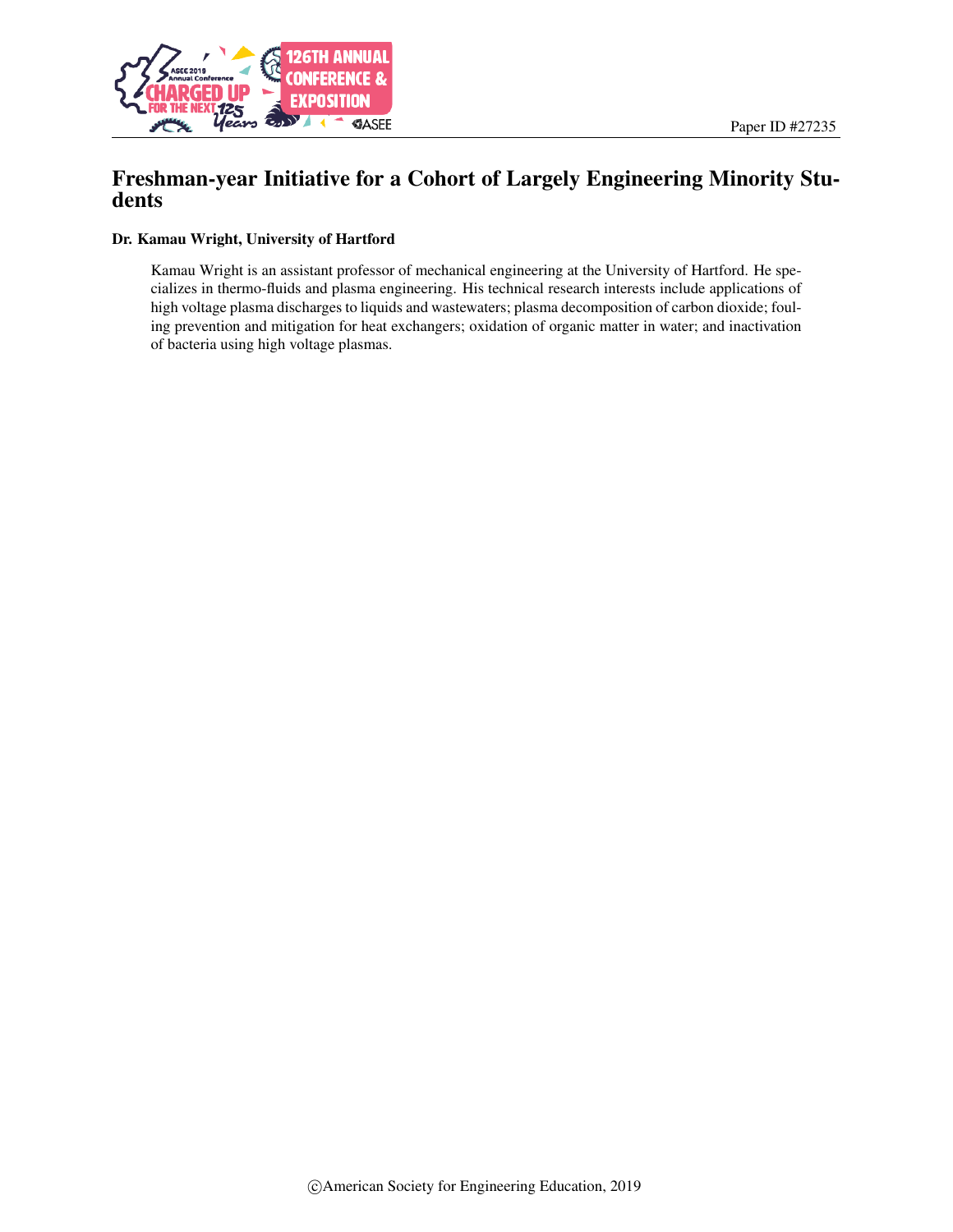# **Work in progress: Freshman year initiative for a cohort of largely engineering minority students**

**Abstract —** The type of paper submission that is proposed here represents the category, Work in Progress. A first-year program, titled STRIDE, was developed and piloted at University of Hartford, a private university in the New England region of the United States, with the goal of supporting African-American/Black and Hispanic/Latino male students in achieving academic excellence at the institution. During this time, the demographics of the institution included between 10% and 20% self-identified African-American students, and between 10% and 20% self-identified Hispanic students. Architecture, engineering, and technology students make up between 10% and 30% of the entering first year students. There was an application process for the program. Students who were accepted, would be a part of a cohort of students who met with a lead instructor weekly, with the program being run as a 1-credit course. Additional instructors from the student life side were also available to help facilitate activities, and connect students to co-curricular and extra-curricular aspects of college life. The present paper will describe some of the programming and assignments of this pilot program, and discuss some of the related strengths, weaknesses, challenges, and successes. A primary focus of the programming was to help students maximize their academic skills; contribute to and benefit from productive university communities; offer best practices to help them navigate their college careers; and work individually and collectively to further promote the goals of the program. The efforts described in this study may provide a model for a wide range of retention and success programs, based around diverse populations and affinity groups, or general cohorts of students. Aggregate results indicate that this cohort was able to achieve significantly higher GPAs and complete a higher number of credits as compared to similar populations of students. This paper further discerns the impact on the engineering students, who coincidentally made up over 40% of the group, showing that first year initiatives which include more than only engineers can be effective for engineering students.

#### **Introduction**

First to second year retention efforts at 4-year colleges and universities are of interest, as institutions work to directly promote retention, prevent attrition, and encourage the factors that promote persistence in students, including underrepresented minorities (URMs). Chiang et al. analyzed longitudinal data on 3,670 students at 217 institutions, including 1,634 of whom were underrepresented minority (URM) students examining factors that contribute to the persistence of URM undergraduates [1]. The authors offered that while data suggests that characteristics like prior academic preparation makes a difference in URM students' odds of persisting in STEM majors, findings also suggested key moves that institutions could adopt to reduce racial disparities, and increase the overall number of science degree recipients [1]. These include providing URM students with more extracurricular opportunities to engage meaningfully in their chosen major, e.g., research programs, student networks that help navigate a STEM major, or even extracurricular major-related opportunities which address financial concerns to obviate the need to work long hours at jobs off campus [1]. Although persistence without obtaining a degree is not the goal of first-year students entering a university, nor for stakeholders such as parents, college administrators, nor state legislators [2], enhancement of first to second year retention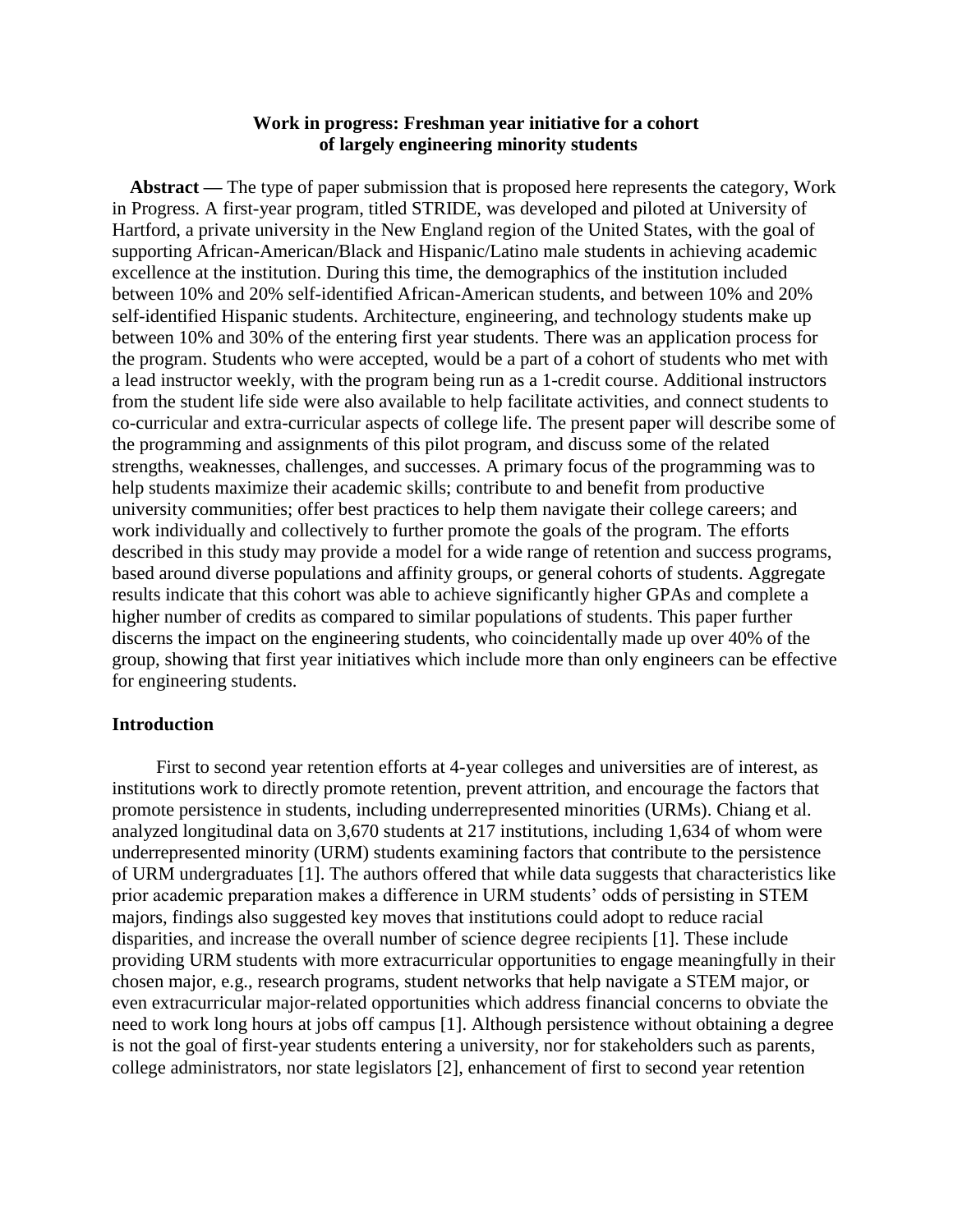efforts, is a common step in the overall goal of having students persist through to graduation, arriving well-prepared for further success.

One of the factors that have been tied to retention is academic achievement [2, 3], with studies like that of Gershenfeld [4] indicating that underrepresented students' first-semester GPA might be a better predictor of whether they'll graduate college than their ACT score or their family's socioeconomic status (SES). It is understandable and intuitive that students with good grades would remain enrolled at a university, while those on the opposite end of the spectrum might potentially be dismissed, or leave, as academic dismissals have been reported to represent only 15–25% of all institutional departures [3, 5].

If academic achievement as early as first-semester, is connected to staying enrolled, and eventual earning of a degree, then consideration and awareness of factors which stimulate academic achievement – those which can be changed and those which cannot—is important. For example, as described by Strayhorn [3] and Tinto [5], academic achievement could indicate that a student possesses the competencies needed to succeed in college and that she or he may be more academically integrated in the college environment [3, 5]. Still, critiques of Tinto's widely used model of institution departure, suggest updates to the model, indicating that it is primarily applicable for "traditional" students, as opposed to diverse students, and that by suggesting that students break away from past associations to integrate into a university, it does not account for challenges that arise for some in integrating into a different culture entirely [6].

Some studies have indicated institutional barriers to the success of Black and Latino male students in engineering and related fields [7]. Long et al., in studying this topic, analyzed interviews with nearly 50 Black and Latino collegians to better understand barriers that might negatively impact their maximization of their success, identifying inadequate advising; poor quality teaching; limited course offerings; and insufficient financial aid as primary barriers. The paper further included recommendations for faculty, staff and administrators who are interested in increasing the number of Black and Latino male graduates in engineering and related STEM fields. Listed suggestions ranged from hiring more Black and Latino advisors who may have more shared cultural experiences to rewarding and incentivizing faculty (through the promotion and tenure process or otherwise) who tackle these issues; to enhanced mentorship by faculty and recent alumni; to creation of endowments and scholarships, and more. These suggestions are good ones, many of which must happen at the administration level, and were not included as part of the present pilot. Still, the goal of many of the suggestions seem to be to create a value system around (and recruit where necessary) faculty who are energized and incentivized to facilitate the needs of these populations of students in an equitable manner, much like institutions have historically provided environments that have been more seamlessly conducive to the success of what is many times described as "traditional" students. Such efforts are of interest as one day, pluralistic approaches may prevail in which all students, including those currently (or in the future) deemed as representing the "changing demographics of institutions" may too share the same perceived level of non-chilly environments as "traditional" students.

At universities across the country, like the one included in the present study, retention and success efforts are being considered, including the roles of various stakeholders across the campus in contributing to these efforts, and the format that these efforts will take. Birdwell et al. [8] recently described efforts encompassing Academic Advising and Student Affairs working together to improve first-year experiences of engineering students, by creating and implementing a seminar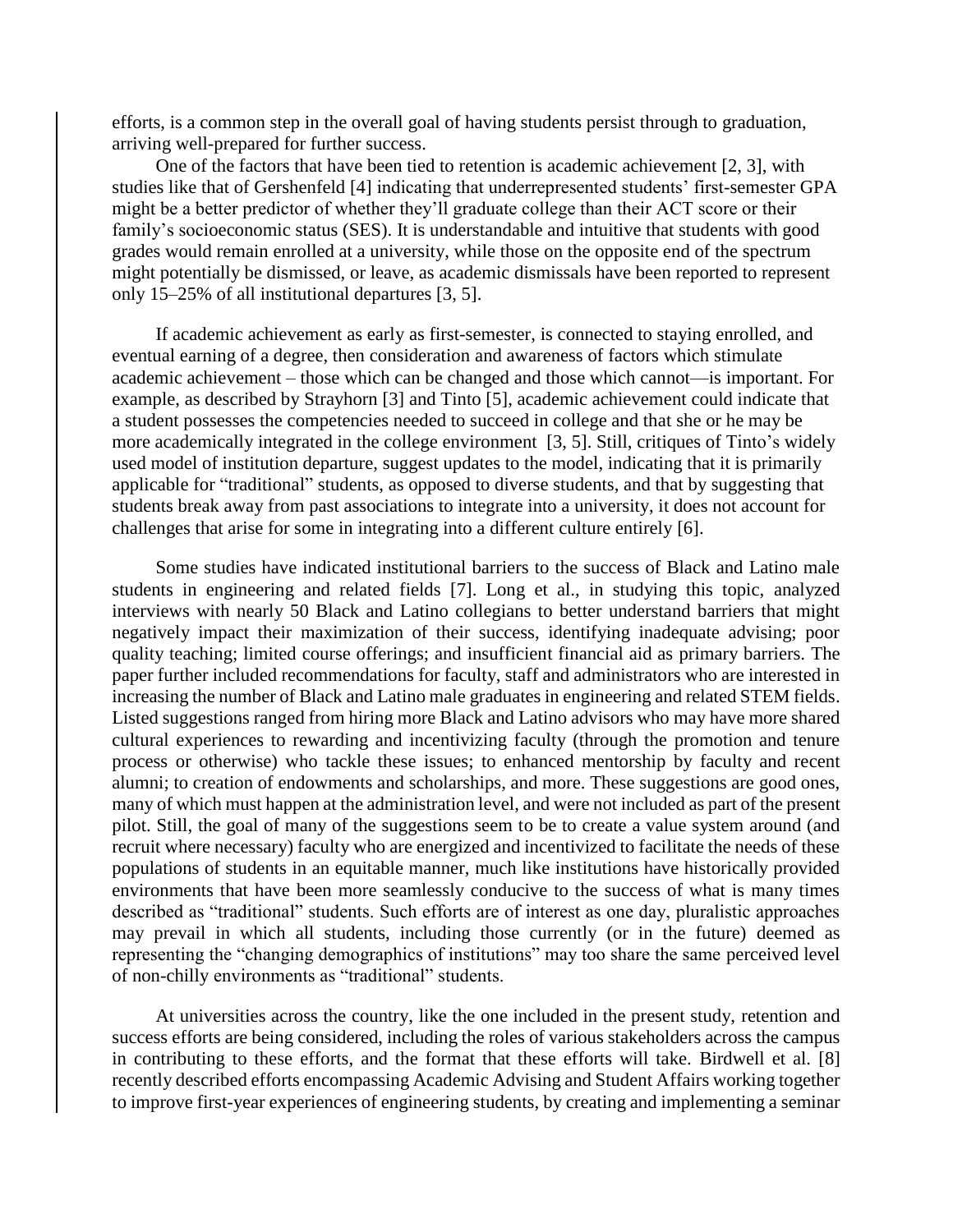course for first-year engineering students. They concluded that although challenges in communication and planning between the two offices remain, particularly in training Peer Advisers, their first-year engineering seminar course helping students in their first two quarters at the university, help students to form social bonds and learn valuable skills to aid their learning.

As of 2017, degrees awarded by the well over 300 schools with ABET-accredited bachelor's degrees programs in engineering in the U.S., reached 124,477 the highest level in 10 years; a 10 percent increase over 2016 and a 68 percent gain since 2008 [9]. In that same year, the numbers for Black or African-American males was 3,442, while for females it was 1,102, totaling 4544. The numbers of bachelor's Degrees awarded to women in general was 21.3% of the total [9]. Considering the lower numbers of Black females that are awarded degrees in engineering, it may sound contrite to highlight a program aimed at retention and success of Black and Latino students, without including women students. The interesting factor here is that context is key. The pilot program described in this paper stems out of identification of Black males as having lower retention rates across campus (not just engineering), and hence the effort is a noble one, but when writing about this program specifically through the lens of engineering students, the context is switched and it would appear that the program neglects Black and Latino females. This is an interesting phenomenon in the efforts of promoting diversity and inclusion, retention and success in consideration of context. One other factor which is specific to this institution, which counters this entire argument was the realization that there were already programs geared specifically at retention and success of women on campus and in engineering.

In any case, knowledge of the disparities in the pipeline of Black and Latino students, in engineering, sets the stage for retention and success efforts in specific consideration of engineering. Studies which can uncover factors and strategies that boost retention and ultimate degree attainment and success are of interest. This issue is for consideration by various organizations ranging from universities to professional societies and more. It is interesting to note the goal of the "50K Coalition" which includes preeminent diversity engineering organizations such as National Society of Black Engineers (NSBE), Society of Women Engineers (SWE), the Society of Hispanic Professional Engineers (SHPE), the American Indian Science and Engineering Society (AISES), and more than 40 organizations [10]. The shared goal is to have 50,000 diverse engineers graduating annually by 2025, with NSBE contributing to this goal through its own "10K goal," which is to lead the U.S. to produce 10,000 black bachelor's degree recipients in engineering annually by 2025, up from 3,501 graduates in 2014 [10].

While there may be an assortment of strategies that can work for all students, including diverse groups, there may also be specific strategies that are of benefit to particular groups. Hence, in some cases, it may be preferable to differentiate data on African American males from Latino males. For example, Strayhorn [3] showed that, contrary to monolithic perspectives, that assume all minority students are the same, upon disaggregating Adelman's (1999) general conclusion, it became evident that academic preparation was the most significant predictor of achievement in college for Latino males specifically, but not for African-American males. Instead, African American males' socioeconomic status (SES) was the most powerful predictor of achievement in college and conversely SES had no effect on grades for Latino male [3].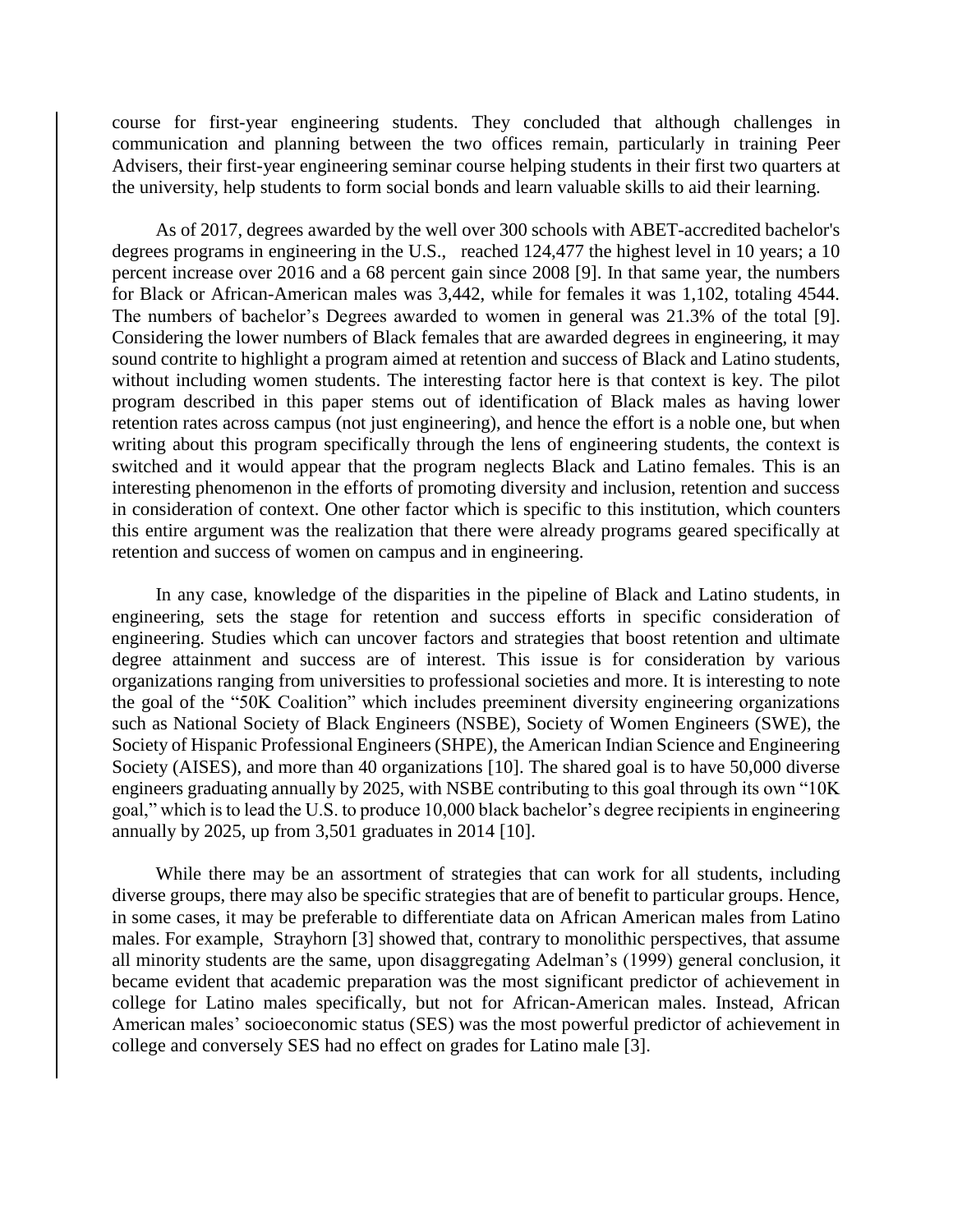In regard to factors that could be addressed during a freshman semester cohort program, the primary strategy of this effort was to encourage academic excellence, and give students tools to help them help themselves to maximize their GPAs.

Although 17% of the entering first year students at the institution were "engineering students," i.e., students from University of Hartford's College of Engineering Technology and Architecture (CETA), these students made up 40% of the applicant pool, the largest group by far; going on to further make up 44% of the actual applicants and ultimately 46.7% of the students in the cohort, with seven of the 15 students being engineering students. This was completely by chance, and had nothing to do with the instructor, who was not yet revealed to the students, being an African-American male engineering faculty member.

As part of the program, activities such as mentoring, and leadership training were used to assist in the transition process, as students adjusted to college, identified and worked toward goals, and endeavored to achieve academic excellence. The program supports African-American and Hispanic male students during the fall semester of their first year, who have the potential for great success at the institution. Since this wasn't a pre-college overnight kind of experience, and instead was structured through a 1-credit course, the paper will detail the implementation of select activities on a weekly, monthly and overall basis. The nature of the program is described including the structure of the course, which could count for credit and a letter grade, as appropriate, and with vigorous focus not only on demonstration of learning outcomes related to study skills, professional development, and more, but also including separate incentivized challenges, and student life support,

#### **About the STRIDE Program at the University of Hartford**

The goal of the Success Team for Readiness, Improvement, Diversity, and Excellence (STRIDE) program is to support eligible Black/African-American and Latino/Hispanic male students in achieving academic excellence at University of Hartford. Activities such as mentoring, and leadership training are used to help students adjust to college and work towards their related goals. Established Fall 2018, this program aims to support Black and Latino male students during the fall semester of their first year who have the potential for great success at the University of Hartford. STRIDE offers activities to help students maximize their academic skills, contribute to and benefit from productive university communities, offer best practices to help navigate through their time at the university, and work individually and collectively to further promote the goals of the STRIDE program.

Students may apply for the STRIDE program for the following reasons: to ensure their college habits align with the level of success they would like to obtain in college; to learn about campus resources; to make new friends, who share similar aspirations; to help develop mentoring relationships with faculty, staff, upperclassmen, and alumni; to most positively springboard their college career and to prepare to make the most of their experiences to come. Students are accepted for STRIDE through an application process. After that, they are registered into a 1-credit course at the university entitled "STRIDE Dialogue." Currently, the Lead Instructor for the course is an assistant professor. Instructors for the pilot semester also included two administrators from the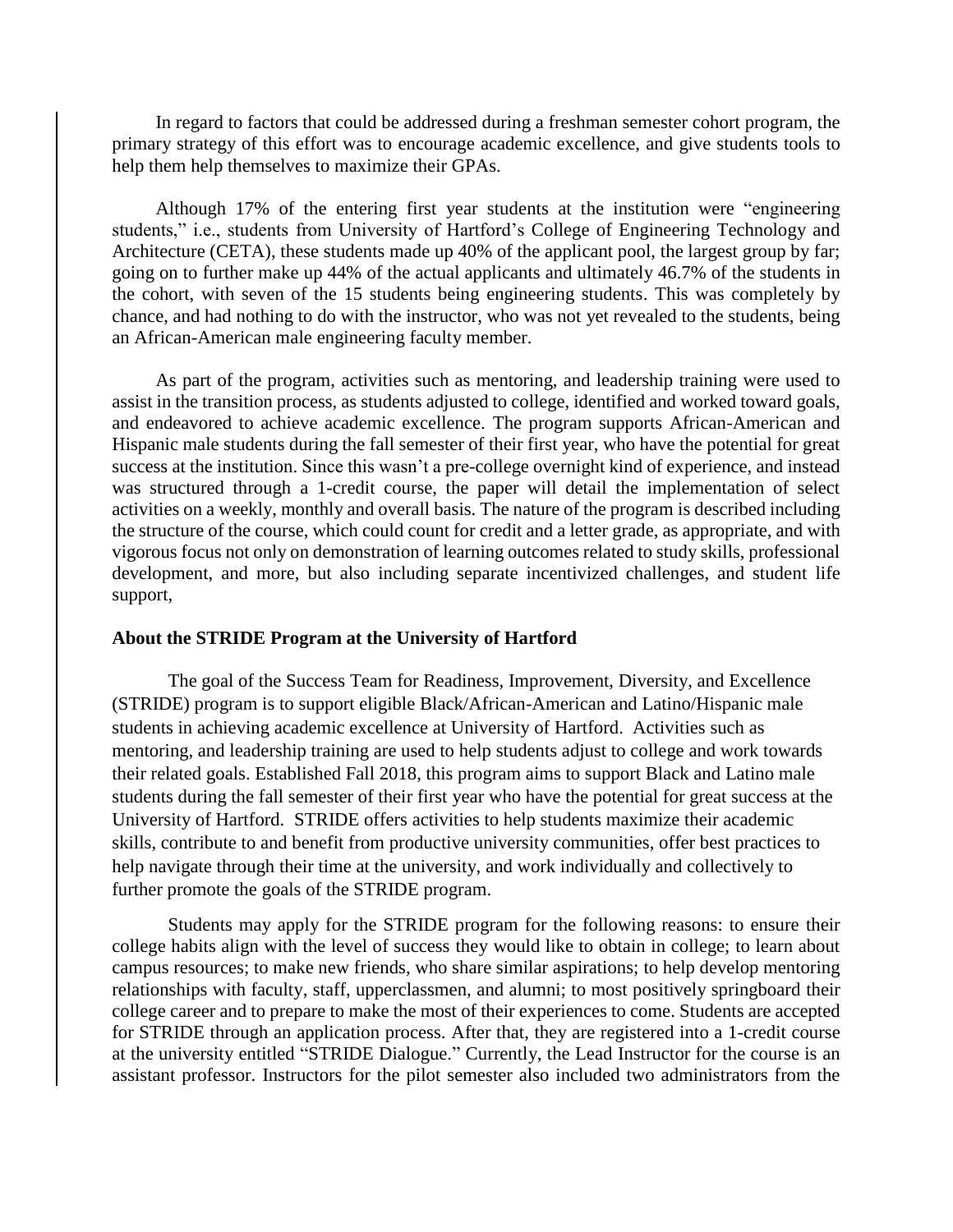student life side of the university. Specific activities and programming for 2018 included but were not limited to:

- Guaranteed 4.0 © A proven system, combining learning methods with effective stress and time-management techniques.
- **Peer Mentoring** A support network connecting upperclassmen with STRIDE students.
- **Panel Discussions** Connecting students with diverse pools of alumni/professionals.
- **Info-sessions and workshops --** Discussing scholarships, financial assistance and more

Guaranteed 4.0 © **–** A proven system, combining learning methods with effective stress and time-management techniques. Guaranteed 4.0 Learning System, LLC is a company based out of Dallas Texas, which has developed this system, and helped implement it in programs at institutions across the country, including but not limited to Purdue University, University of Mississippi, Northeastern University, US Coast Guard Academy, the State University of New York (SUNY) – University at Buffalo, and more. While it is reported that the average person remembers only 10 to 30% of what they read, studies have shown that the Guaranteed 4.0 system is able to increase reading retention to over 80%.

# **Week 1 – Welcome & Discussion**

The STRIDE Program was discussed with students and students were able to ask questions about the program, the reasoning behind it, the goals, and expectations. The assignment that students had at the end of this session, and to be completed before the next week, was to look at each of the syllabi that they had received for the week, and schedule their professor's office hours into their cellphones. This assignment set the stage for future encouragement of students to be aware of their professor's office hours to help build rapport before during and after they received the results of their exams. That way, they were aware of the importance of keeping up to speed in the course and utilizing the professor as a resource throughout the process.

#### **Week 2 – Guaranteed 4.0 © Workshop**

The standard 50-min class meeting time was cancelled, in favor of a later and longer  $(3 -$ 4-hours) evening session, with a special workshop presented by the invited guests from the Guaranteed 4.0 Program. This Guaranteed 4.0 Program is a proven system, combining learning methods with effective stress and time-management techniques. This helped to set the standards and give tangible advice for students, to work toward achieving their goals for the semester, with the ultimate goal of obtaining a 4.0 GPA for the semester.

The Guaranteed 4.0 program was highly recommended, and has demonstrated various impacts in programs across the country. Some results of the impact have also been reported in literature. Anderson-Rowland and Rowland reported that upon introducing the Guaranteed 4.0 Plan designed by Donna O. Johnson, to two freshman scholar cohorts in engineering, average academic performance as indicated by GPA's were better than first-semester GPA's for two previous cohorts that were not exposed to the Guaranteed 4.0 Plan [11]. Further, they concluded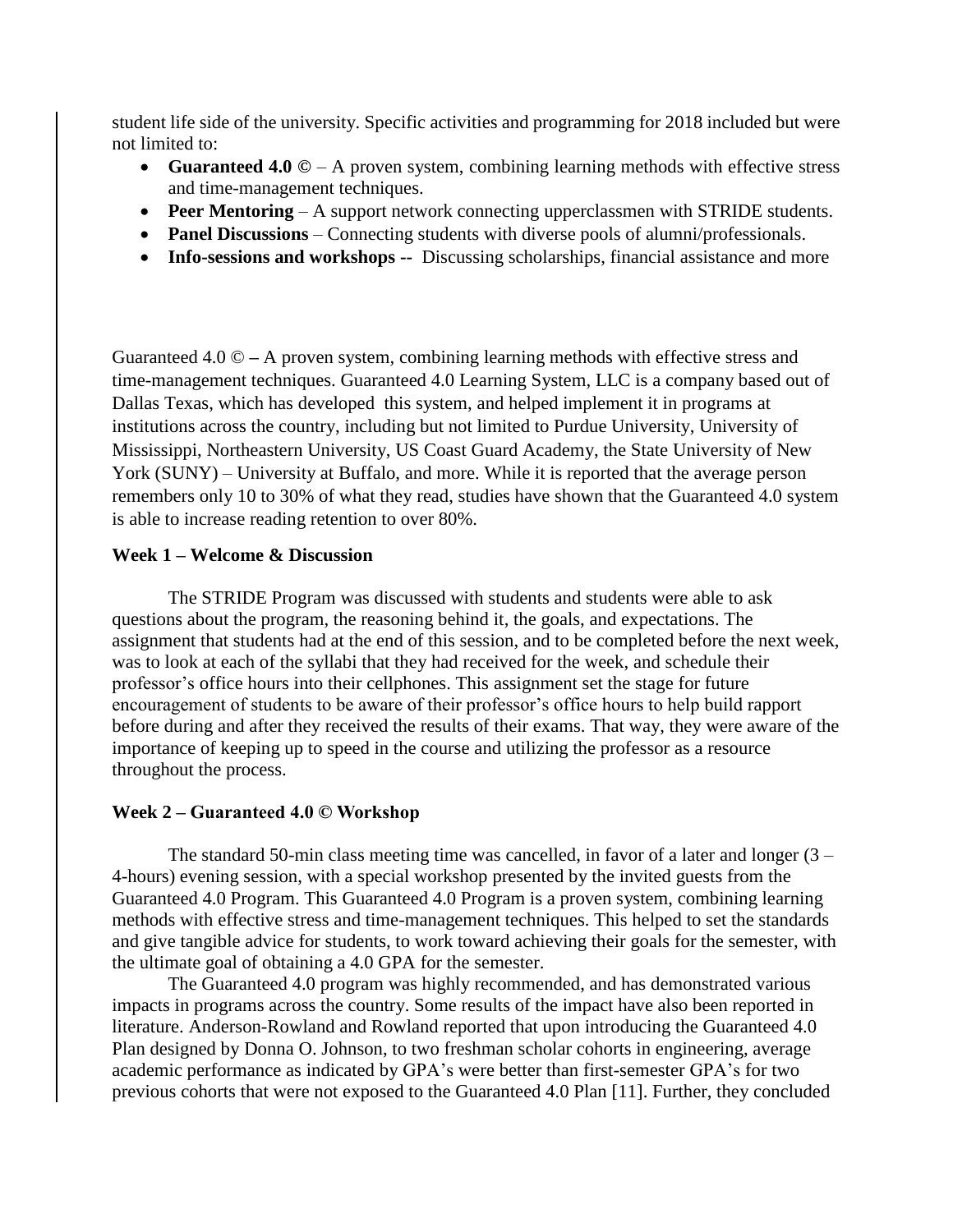that a student's success as indicated by their semester GPA was correlated with their selfreported percentage estimate of their utilization of the 4.0 plan, and could additionally be correlated with their high school (HS GPA). Examples of these equations are show below:

| $GPA = 1.08 + 3.2 \cdot [G4 \text{ Effort}]$                                 | (Eq. 1), [11] |
|------------------------------------------------------------------------------|---------------|
| $GPA = -1.49 + 2.43 \cdot [G4 \text{ Effort}] + 0.87 \cdot [HS \text{ GPA}]$ | (Eq. 2), [11] |

Equation (1) is based on linear regression with only 4.0 Effort and the first-semester GPA, while Equation (2) is based on multiple regression with both 4.0 Effort and high school GPA. These equations were based on  $n = 16$  students (instead of  $n = 18$  students, since two outliers in the data were eliminated, as one student with a 3.82 HS GPA reported that he only used 10% of the 4.0 Plan, but still managed to earn a 3.0 GPA at the end of the first semester; and another student with a 3.68 HS GPA who reported that he used 80% of the 4.0 Plan and still only managed a 1.92 GPA during the first semester in college [11].

The assignment for the next week was for STRIDE students to demonstrate use of the recommended learning methods, including updating their Bullet Point (BP) Notebooks, for weekly review by the instructor. There were also select Guaranteed 4.0 activities to be completed. For more detailed information on the Guaranteed 4.0 program, see the reference provided [12].

#### **Week 3**

While Peer Mentors had been introduced from the first week of the program, this was the week to formally assign Peer Mentors to students groups at a ratio ranging from 1:3 to 1:5. The Peer Mentors were minority student leaders from across campus. They were selected in part based on their interest in the program, their motivation, their experience as student leaders and resident assistants (RAs), and their availability and flexibility in scheduling. These assignments happened a bit organically as students were paired with Peer Mentors by the college that they were in or some shared interest that had been revealed over the course of the first two weeks. While the Peer Mentors were responsible for assisting the instructors and helping support all the students, the assignment of three sub-groups created a clear structure where students had points of contact in between sessions, and for subsequent break-out sessions or activities which required groups, it was easy to fall into these mentor groups. It should be noted that all Peer Mentors had received training in the Guaranteed 4.0 Program and were able to check students' bullet point notes and other assignments.

In this week, the instructor lectured on the concept of forming goals using the "S.M.A.R.T" technique. Students were tasked with writing down goals for the semester and/or year, and then reviewing a few ancillary resources online about the acronym of "S.M.A.R.T." They were then tasked with re-writing their goals using the technique. Some of these pre and post goals were written on the board and as a class, the instructors, peer mentors, and students got to discuss whether they thought the post-goals were better and why. This was effective at helping students to better define and enhance their own individual goals in practical ways, and in consideration of academic excellence, and the upcoming year(s) in general, as appropriate. The tentative assignment was to use the "S.M.A.R.T." technique to form goal(s) for the semester and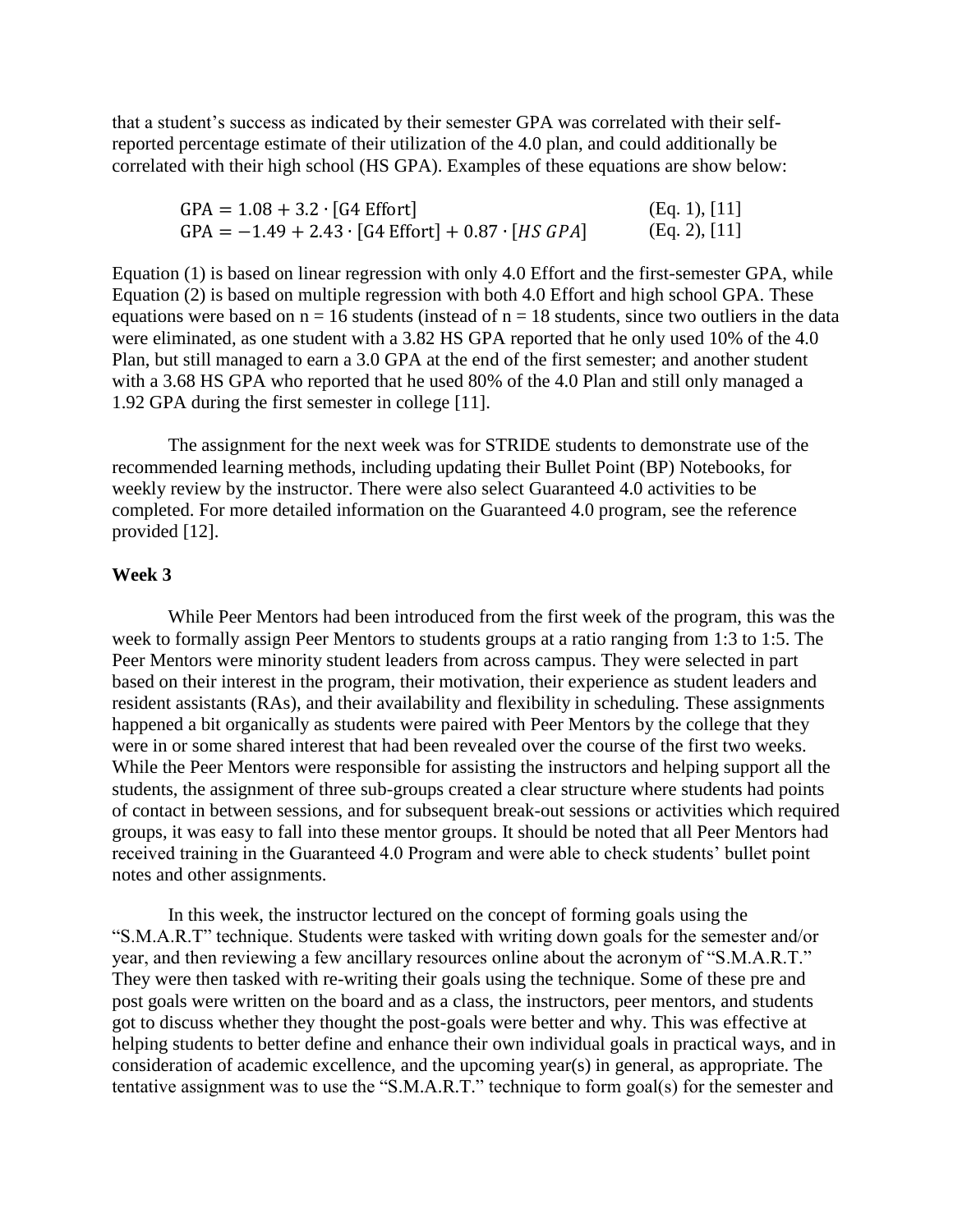year. Further, students were to continue to update their BP notebooks and complete select G4.0 activities.

# **Weeks 4 -5**

By week 4, upon conferring with the instructors and Peer Mentors, it was decided that while the focus on academics was strong, it would be helpful if the cohort got to bond a bit more and help build a supportive environment among the students. Hence, it was decided that each session would contain some sort of icebreaker early on in each session, and that this method could continue each week as appropriate. With this new approach, the general schedule which would be followed for most sessions is shown in Table 1. This general itinerary was followed for weeks 4 and 5 and other weeks. However in weeks were there were pertinent responsibilities or activities, the icebreakers were foregone in exchange for other activities. One example of this is in week 6 in which a panel discussion was facilitated.

1. Welcome back Lead Instructor 10:00 pm 2. | Icebreaker(s) Peer Mentors | 0:05 pm  $3.$  Assignments – Check of those due today; assigning of those due next week. Lead Instructor & Peer Mentors

Table 1: General schedule for most sessions each week

For week 4, the assignments due on this day were to submit the Guaranteed 4.0 BP Notebooks and activities. The assignments that were due in the following week were to submit the monthly journal, including challenges and success experienced within the past month, and also plans for the upcoming month. Students also had to update their Guaranteed 4.0 BP Notebooks and complete associated activities. The activity for the day included a general check in with the cohort to check on their progress in school, and making students aware of select upcoming campus events that they should attend, including a Career Fair and leadership event.

4. Tentative Activities 1. Instructor 1. 1.30 pm 5. End Lead Instructor 0:50 pm

0:20 pm

For week #5, the assignments due on this day were those mentioned in the previous week (and also appearing on the syllabus). The assignments that were due in the following week were to join a professional organization at the university; prepare questions for the upcoming panel in Week 6, and complete specified activities related to the Guaranteed 4.0 Program, including updating their Bullet-point Notebooks.

The activities for the day in the class mainly consisted of an instructor-led discussion, which emphasized the importance of the assignments, strategies for maximizing their performance, and a variety of first-year college student milestones that students might be experiencing or expect to be experience in the coming weeks. One such milestone is: midterms, and what to do before, and after completing midterms, in regard to preparing, reflecting, improving, staying motivated whether performance is bad or good, and more. While initiating such talking points, the Lead Instructor was able to listen to students' perspectives, encourage the cohort to identify common themes in each of their stories and develop incremental strategies and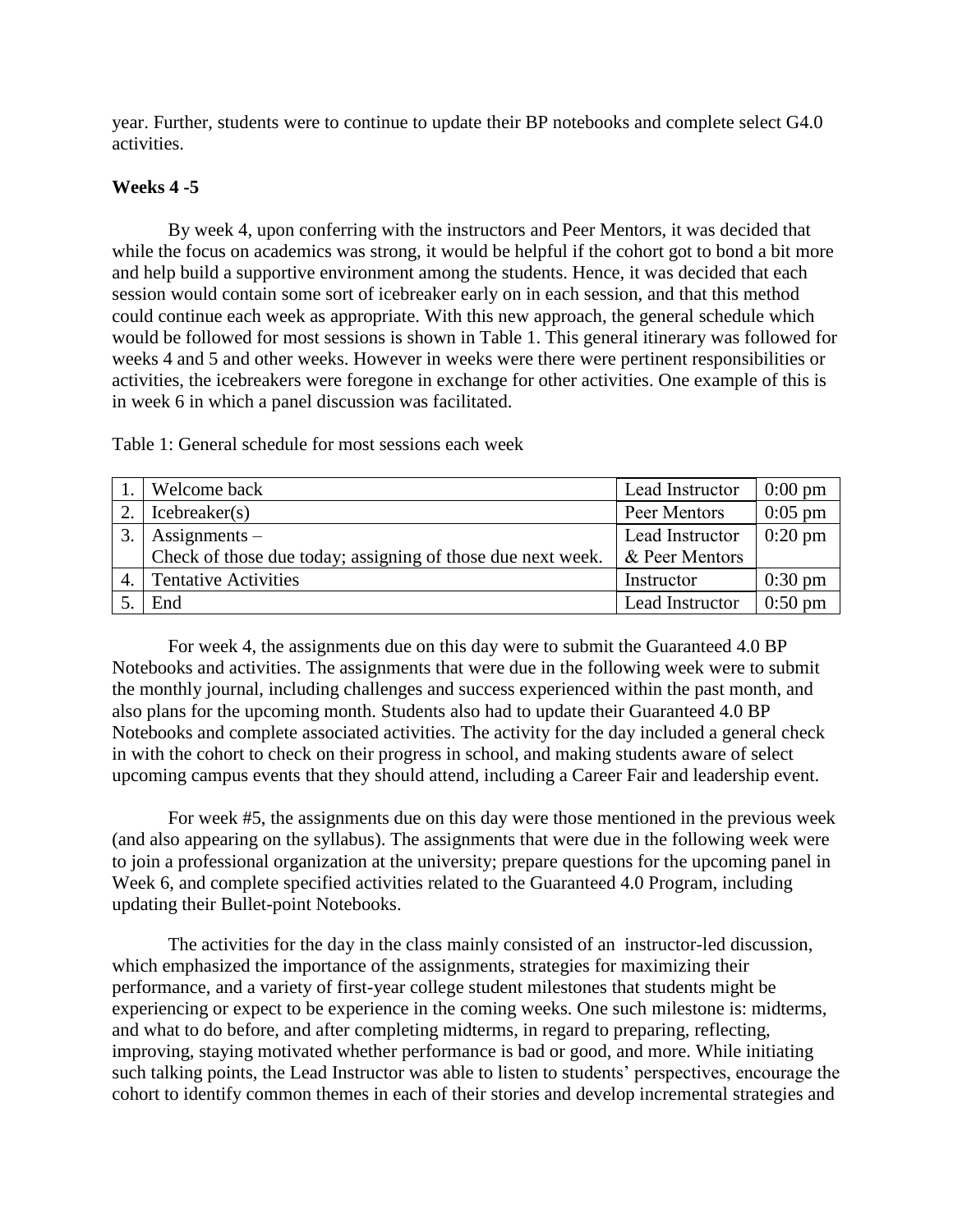smart goals for each week. This could include identifying needs, tutoring resources, and updating daily/weekly schedules to utilize resources each week. Interestingly, many of these discussions and conversations spilled into office hour discussions, special one-on-one meetings outside of class, and follow ups with students as necessary. There were some students or even students' advisors or professors, who described to the STRIDE instructors, severe financial challenges of elect students, which distracted these students from focusing on their classes and learning. STRIDE instructors worked to help students address these issues through subsequent meetings with the financial aid office, and identifying opportunities on campus for work, work study, or scholarships. While the instructors had planned concerted efforts to have a financial and scholarship related talk during one of the final weeks of the course, it became apparent that these type of issues needed to be addressed as early as possible in the program. Hence, it is suggested that a presentation by financial aid and other related stakeholders take place early on in such a program.

While financial issues are one example of issues that were revealed and hence distracting students from there coursework, regardless of their academic strategies, there were various other challenges encountered by students. These could be related to personal and family issues, challenges encountered on campus, and various other issues that had to be addressed to help students maintain a clear mind which allowed them to address their studies. Academic challenges and strategies ranged from, how to know your grade in the class? to where are best places to study on campus? to how to handle group projects in class in which there is a student not carrying his or her weight? and much more. It should be noted that having a professor as lead instructor for this STRIDE Program, may have helped add a valuable layer of insight. For example, having a college professor encourage a student to attend other professor's office hours might be received better. Still, while consistent delivery of important messages was key, as an instructor, a big part of leading this effort was also listening to the students and responding to their needs in as real time as possible, especially as this was an initial pilot run of the program. Hence, while the development and execution of the programing was important, the instructor approach may have also played an important role in the process.

#### **Week 6 – Panel Black and Latino professionals**

In week 6, a panel discussion was facilitated titled: "Your history, your purpose, your moment. What does this college experience mean to you?" The guest panelists consisted of Black and Latino professionals from various fields, some of who were alumni of the university. They discussed their experiences, challenges, successes, and were open to discuss the perceived role that their race/ethnicity/gender/background plays in various experiences. Students had an opportunity to ask them questions about their careers, their road into these careers including their college experiences, and their advice for various anecdotal situations. This session was scheduled to have the weekly session run an extra 25 min.

#### **Weeks 7 – 11**

These weeks turned into more of a chance to check in with the group about classes, midterms, finances, and more. The general instructor-led discussion was about first-Year College Student Milestones for the third month, and highlighting of additional resources on campus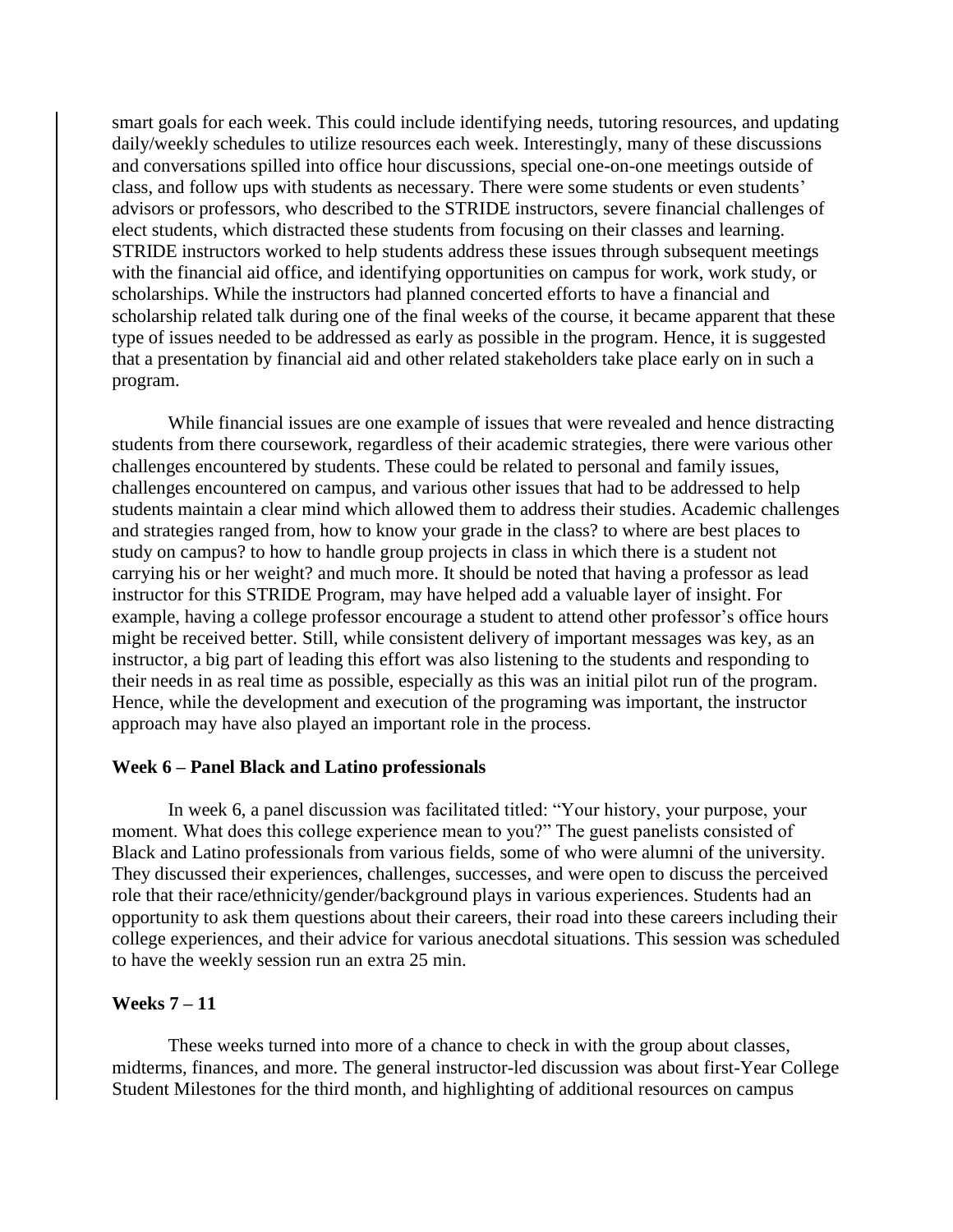including various math tutoring outlets, a writing center, and where to go to request support and or tutoring for most classes. This included sharing direct contact information and photos or walking tours of these locations as appropriate after class. In Week 11 classes were cancelled due to a snowstorm. Week 12 was Thanksgiving Recess.

# **Week 13 – A 3-Day Study Blitz + Outing**

The goal of this week was to have students finish the semester as strong as possible, by doubling down on their studies and efforts to maximize their final grades. A three-day event encompassed the typical meeting day (Thursday), and the Friday and Saturday after. On each day, from 9:00 am – 5:20 pm, a typically unavailable and quiet dining area with separate seating areas was reserved. Students were given vouchers to eat at the adjoining cafeteria with the option to eat at the cafeteria and then return to their studies or bring their food with them. Most students simply ate at the cafeteria and then returned to their studies. If students had class, or needed to attend their professor's office hours or meet with student groups, or utilize laboratory or studio facilities in their respective colleges, they were able to step out for these engagements and then return. The general idea was to have a central study location that students would study in for three days straight during the day. They also had vouchers which could be used for lunch. After 5:20 pm they could continue their regular evening schedules, which might include studying or completing final assignments. This was a mandatory event.

On Day 1 (Thursday) the study session ended at 4:30 pm and the general STRIDE session started with a guest speaker. On Day 2 the study session ended at 5:20 pm. On Day 3, the study session ended at 5:20 pm, and students were to board a bus for a culminating Saturday evening outing, which included fun activities like laser tag.

Students enjoyed the meals. The study area was very quiet and conducive to studying. Students appeared to be productive. One of the instructors was there each day. Peer Mentors also attended, taking advantage of the study environment. Unless students had a class conflict or equivalent (which was previously discussed), they were supposed to be at the event all day (each day) in between those commitments. The first day started with about four students, and others joined as schedules permit.

# **Conclusion**

The program described as part of this study was a first-semester cohort program developed as part of an effort to help stimulate retention and success of students entering the university. Of the potential factors that could be addressed within the first-semester time frame, the primary strategy was to consistently encourage, support and highlight the approaches toward achievement of academic excellence, and give students tools to help them help themselves to maximize their GPAs. It was noticed that along the process, there were a good number of students who faced financial challenges which grew to distract them from focusing on their courses and learning. Although this was not the case for all of the students, it was for more than a few. While STRIDE instructors worked to help students address these issues through subsequent meetings with the financial aid office, and identifying opportunities on campus for work, work study, or scholarships, it is recommended that a presentation by representatives of scholarship and financial aid offices